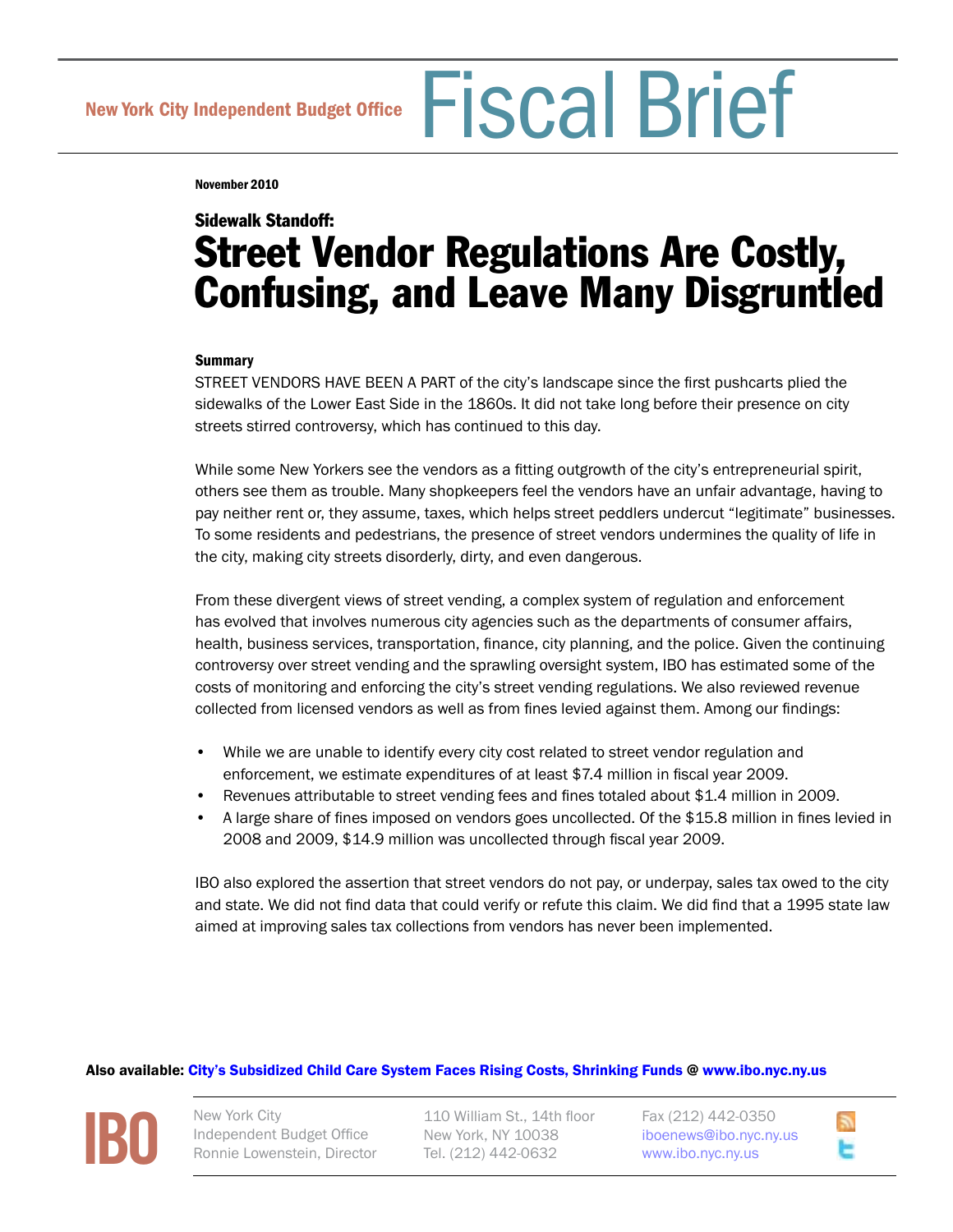#### Street Vendor Basics

There are a myriad of regulations for street vendors, including restrictions on the number of licenses for different types of vendors. There is a long-standing cap of 853 licenses for general merchandise vendors; separate general vending license rules apply to military veterans with an honorable discharge, with different licenses for ablebodied and disabled veterans. There are 3,000 permits for year-round food carts, 200 borough-specific permits, plus additional permits for seasonal carts, and no cap at all on the number of vendors who sell books or artwork.

With the different types of licenses also come different rules on where and when vendors can vend. These rules can change from one block to the next, making it difficult for the police, who have the primary enforcement role when vendors are on the streets, to know what applies and where. In Manhattan alone there are rules that restrict general merchandise vending on at least 160 blocks, with outright bans on some blocks and limits on hours or days vending is permitted on other blocks. For example, general vendors are banned from the east—but not the west-side of Fifth Avenue between 81<sup>st</sup> and 84<sup>th</sup> streets from 9 a.m. to 6 p.m. Moreover, different sets of rules are in place for able-bodied and disabled veterans who sell general merchandise. For food vendors, there are other street-related time and place rules. Vendors selling books or art cannot peddle on streets banned for general and food vendors. Another set of rules applies to vending in city parks, which has been a topic of recent media attention.

The extent of the rules for different streets and different types of vendors is in part a reflection of how controversial vending has been in the city for more than a century. Given this controversy, it is somewhat surprising that the two primary indicators of street vending enforcement—illegal peddling arrests and illegal peddling summonses—were dropped from the Mayor's Management Report after 2007.

#### Vendor Regulations and Enforcement

*Licenses and Permits.* A license is required for vendors to operate legally. The exception is peddlers of books or art who do not need a license due to rights to freedom of expression under the U.S. Constitution. The Department of Consumer Affairs issues licenses for general merchandise vendors. In fiscal year 2009 about 2,800 general merchandise licenses were issued, more than 1,900 of them to military veterans. There is little turnover among the general merchandise

vendors. In 2009 only 34 nonveteran general merchandise vendors were newly licensed—the waiting list for these licenses is so long that DCA says on its Web site that it is not taking additional names. The city's 311 call center received 5,684 calls about applying for a new general vendor license last fiscal year (the only statistic regarding street vending that remains in the Mayor's Management Report).

Selling food on the street requires two types of authorizations from the Department of Health and Mental Hygiene: a food vendor license and a permit for a mobile food cart. While there are no caps on the number of food vendor licenses that can be issued, the number of food cart permits is capped at 3,000 for year-round carts (with an additional 50 permits available in each borough except Manhattan), plus another 1,000 for seasonal carts. All food carts are required to be inspected before a permit is issued, year-round carts are inspected every two years and seasonal carts are inspected annually. In 2009, 3,090 pre-permit inspections were done according to information provided by the health department.

Before a license can be issued, a food or general vendor must apply to the state for a Sales Tax Certificate of Authority. The city's Department of Finance checks with the state Department of Taxation and Finance to ensure prospective licensees have properly registered. In 2009, 6,800 "clearances"—confirmations that a permit applicant had registered with the state tax department—were issued by the city's finance department.

**Street Restrictions.** In 1995, the City Council created the Street Vendor Review Panel to hear proposals and decide whether peddling should be banned or limited on specific city blocks. The four-member panel is chaired by the Commissioner of the Department of Small Business Services and also includes the Director of the Department of City Planning, the Commissioner of the Department of Transportation, and a representative nominated by the Speaker of the City Council.

Initial proposals brought to the review panel by the Giuliani Administration would have restricted vending on as many as 380 blocks across the city. The proposals were controversial, and the review panel eventually voted to limit peddling on about 130 streets (in addition to restrictions that had already been in effect). The panel has not met in nearly a decade.

*Enforcement.* Enforcement of the city's regulations of where and when street vendors can operate falls primarily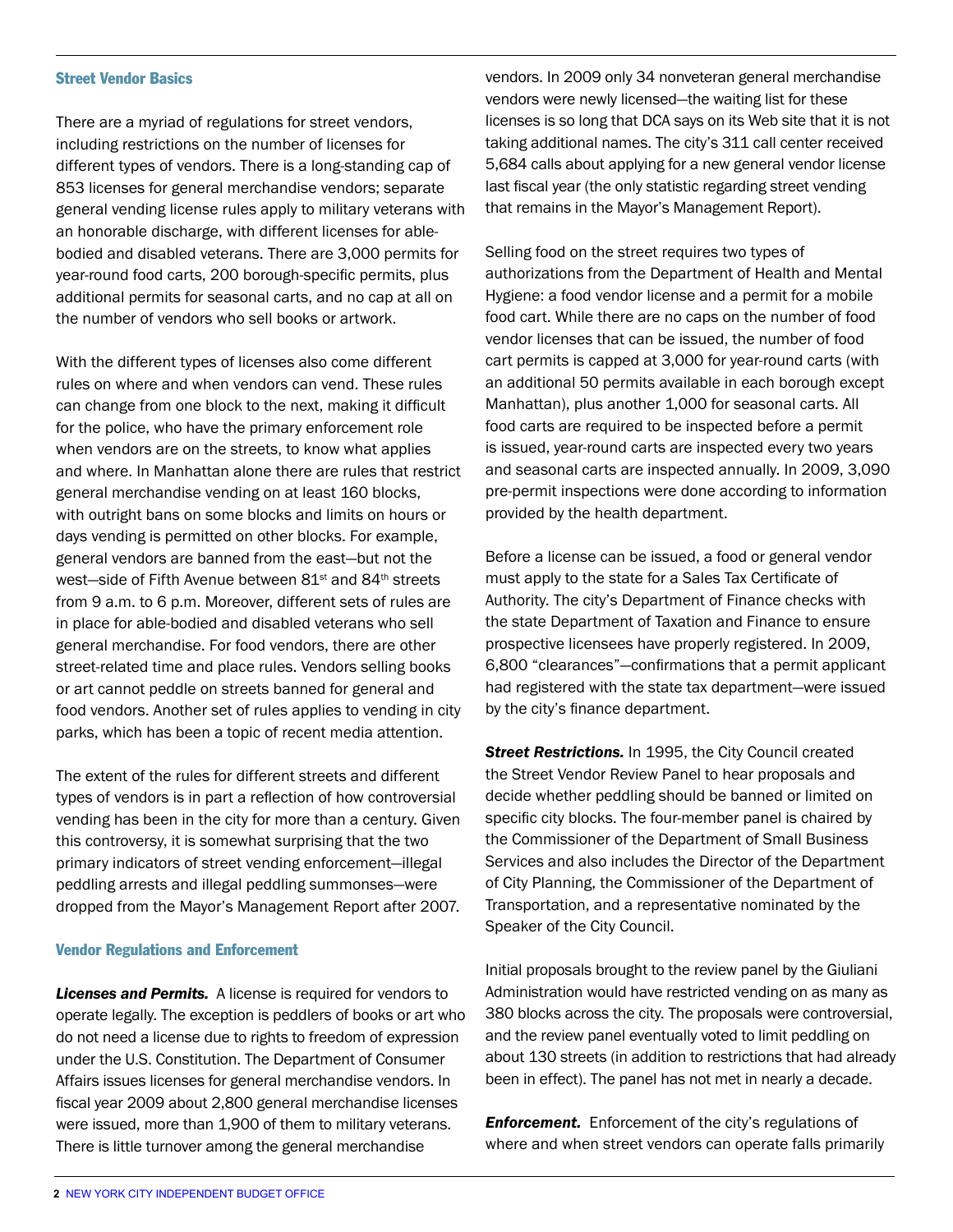to the police. Only in Manhattan south of 59<sup>th</sup> Street is there a police unit specifically dedicated to enforcing street peddler regulations. This unit includes a total of 38 uniformed officers: 33 police officers, four sergeants, and a lieutenant. In the rest of the city, enforcement is part of routine patrols or "condition teams," which focus on different quality-of-life issues depending upon local needs at any given time.

In addition to police enforcement, health department staff attempt to make annual inspections of each of the food carts out in the streets. This inspection is in addition to the pre-permit inspection. In 2009, 7,774 inspections were conducted on food carts while they were out on the city's streets. Health department inspectors issue violations, but it is the Environmental Control Board, a division of the Office of Administrative Tribunals and Hearings, that hears vendors' disputes of summonses and levies fines related to infractions. I.e. Annual Barbara

# Reckoning Costs and Revenues 39313 1995

**Estimating Regulatory Costs.** The city incurs costs for issuing vendor permits and licenses, inspecting food carts, and enforcing regulations. Revenues are derived from permit and license fees and fines collected for violations. While we were unable to identify every city cost related to street vendors in 2009, we estimate expenditures of at least \$7.4 million. Revenues attributable to street vending fees and fines totaled at least \$1.4 million in 2009.

The single largest cost we could identify is about \$4.5 million for the police department's street peddling enforcement unit operating south of 59<sup>th</sup> Street in Manhattan. While officers on beats throughout the city also spend time enforcing vendor regulations, there is no



information available that allows us to estimate how much time is spent and translate it into costs.

The Department of Consumer Affairs estimates that it spends about \$65,000 a year of its own funds on personnel directly responsible for issuing general merchandise and veteran vendor licenses. This estimate does not include a share of the cost of time spent by agency managers supervising the licensing nor the cost of supplies and other expenditures in addition to staff time. In addition, the Department of Consumer Affairs receives about \$458,000 from the Department of Health and Mental Hygiene to cover the cost of issuing food vendor permits and licenses on the agency's behalf.

In addition to the funds it transfers to the consumer affairs agency, the health department spent about \$1.8 million on pre-permit and on-street inspections of food carts in 2009, \$1.5 million for staff and more than \$250,000 for supplies and other needs related to inspections.

IBO estimates that the cost of street vendor-related hearings and fine levying by the Environmental Control Board was about \$590,000 in 2009. We made this estimate based on the fact that summonses for peddlers comprised about 3 percent of the 704,000 violations received by the agency in 2009. We then took 3 percent of the agency's \$19.7 million in spending for 2009 and applied it to the street vendor share of its work. We do not have an estimate of the cost to the finance department for issuing tax clearances for vendors.

*Revenue from Vendor Fees and Fines.* The largest source of revenue is from fines. In 2009, just over \$9.0 million in fines were imposed on vendors, up from nearly \$6.8 million in 2008. But the actual amounts collected were significantly less. In 2008, vendors paid \$479,325 on fines levied during that year. In the following year, they paid \$419,852 on fines still outstanding from 2008 as well as fines newly imposed in 2009. In other words, out of \$15.8 million in fines levied in 2008 and 2009, \$14.9 million was uncollected through the end of fiscal year 2009.

Licenses and permits for food carts generated \$762,700 in revenue in 2009. Licenses for general merchandise vendors produced more than \$177,000 in 2009 and the fee for obtaining a tax clearance certificate from the finance department garnered an additional \$68,000 in revenue.

**Peddling and Sales Tax.** One complaint often made about street peddlers is that they underpay—or do not pay—sales